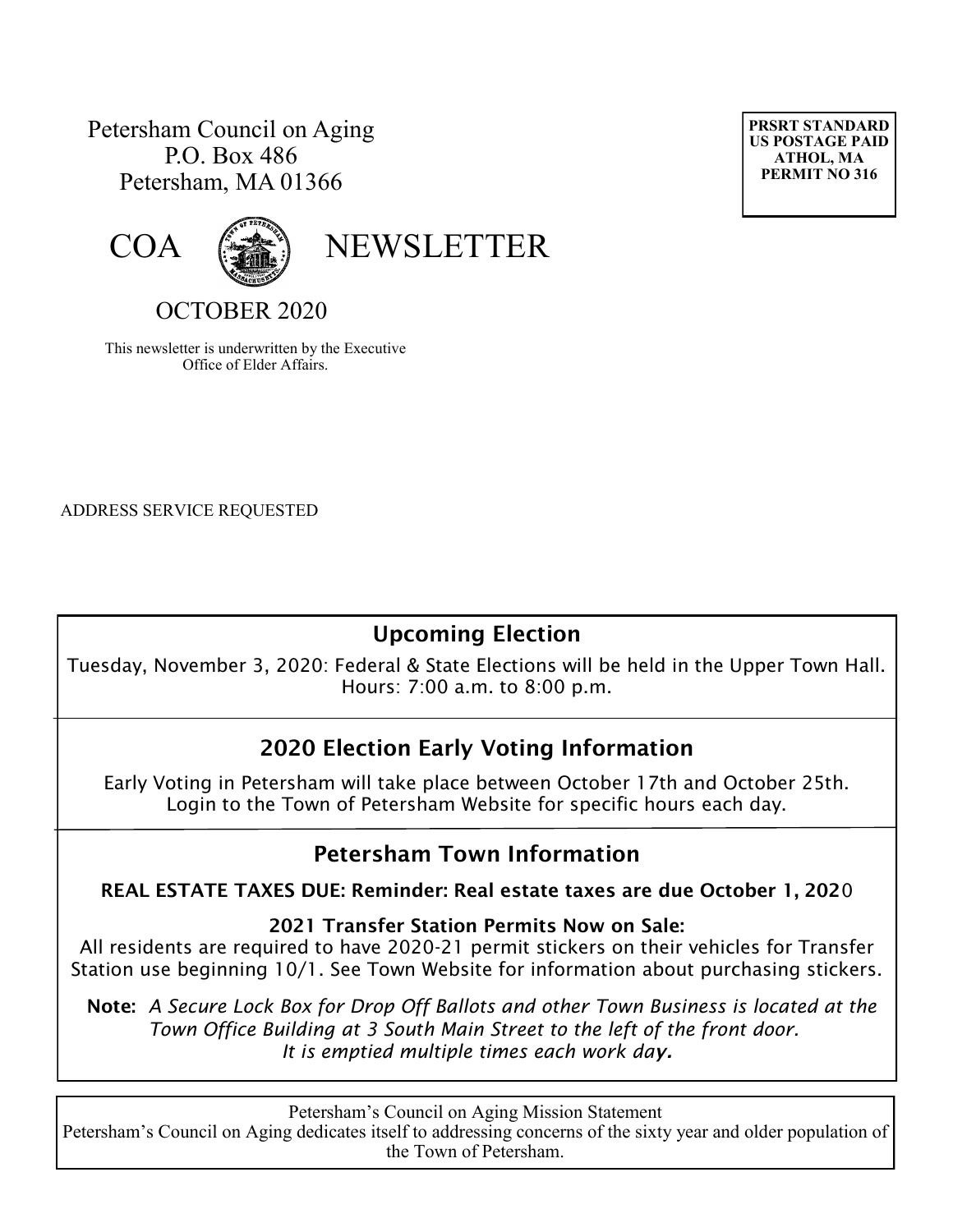# **PETERSHAM EVENTS AND NOTICES**

### **COA Enrichment/Cultural Programs**

**Update on the following two Programs that were postponed from last spring.** 

**Dan Kirouac: Tentative Date**: Wednesday, November 4 **Where:** Town Hall **Time:** 12:30 p.m. Dan performs a concert of music including easy listening, pop, jazz & light rock from the 40s to the 70s.

**Davis Bates: Storyteller: Tentative Date: October 19, 2020 Where:** Town Hall **Time:** TBD

**Congregational Church Chicken BBQ Supper BBQ Supper is Take Out Only Supper includes: 1/2 Chicken, Baked Potato, Salad, and Dessert Date**: Saturday, October 17, 2020 **Pick Up Time**: 6:00 p.m. **Cost**: \$10.00 pp **For Reservations call Janice Olson:** 978-724-3362

### **CDC Guidelines on Masks**

 The CDC recommends that people wear masks in both indoor & outdoor public setting and when around people who don't live in your household, especially when other social [distancing](https://www.cdc.gov/coronavirus/2019-ncov/prevent-getting-sick/social-distancing.html) measures are difficult to maintain.

 Masks have been proven effective in helping prevent people who have COVID-19 from spreading the virus to others.

 Masks are most likely to reduce the spread of COVID-19 when they are widely used by all people in public settings.

### **COA BOARD NOTES**

- The COA Board met on Monday, September 14, 2020 at 10:00 a.m.
- August 2020 Board Meeting Minutes were approved without amendments.
- Treasurer's Report was accepted as read.
- Reminder: **No lunch will be served on October 12th: Columbus Day.**
- **Enrichment programs:** Dan Kirouac has been tentatively rescheduled for Wed. Nov. 4, 2020 at 12:30 p.m. Davis Bates is tentatively scheduled for October 19th.
- **Fitness Programs:** The Board is hoping the new Chair Yoga will start in October. Tai Chi will continue on the common from 4-5 on Monday as long as the weather permits. The Board is looking into alternative settings to hold this class.
- **Discussions were held on:** 1. When Luncheons are able to resume at the Town Hall they will be held at 11:30 a.m. on Wednesdays; 2. Marilyn Fisher has been voted in as a new Board member. 3. The Board will look at programs that can be used with a Cultural Council grant for 2021.

 *The next Board meeting will be on: Monday, October 5, 2020 at 10 a.m. in the Upper Town Hall.*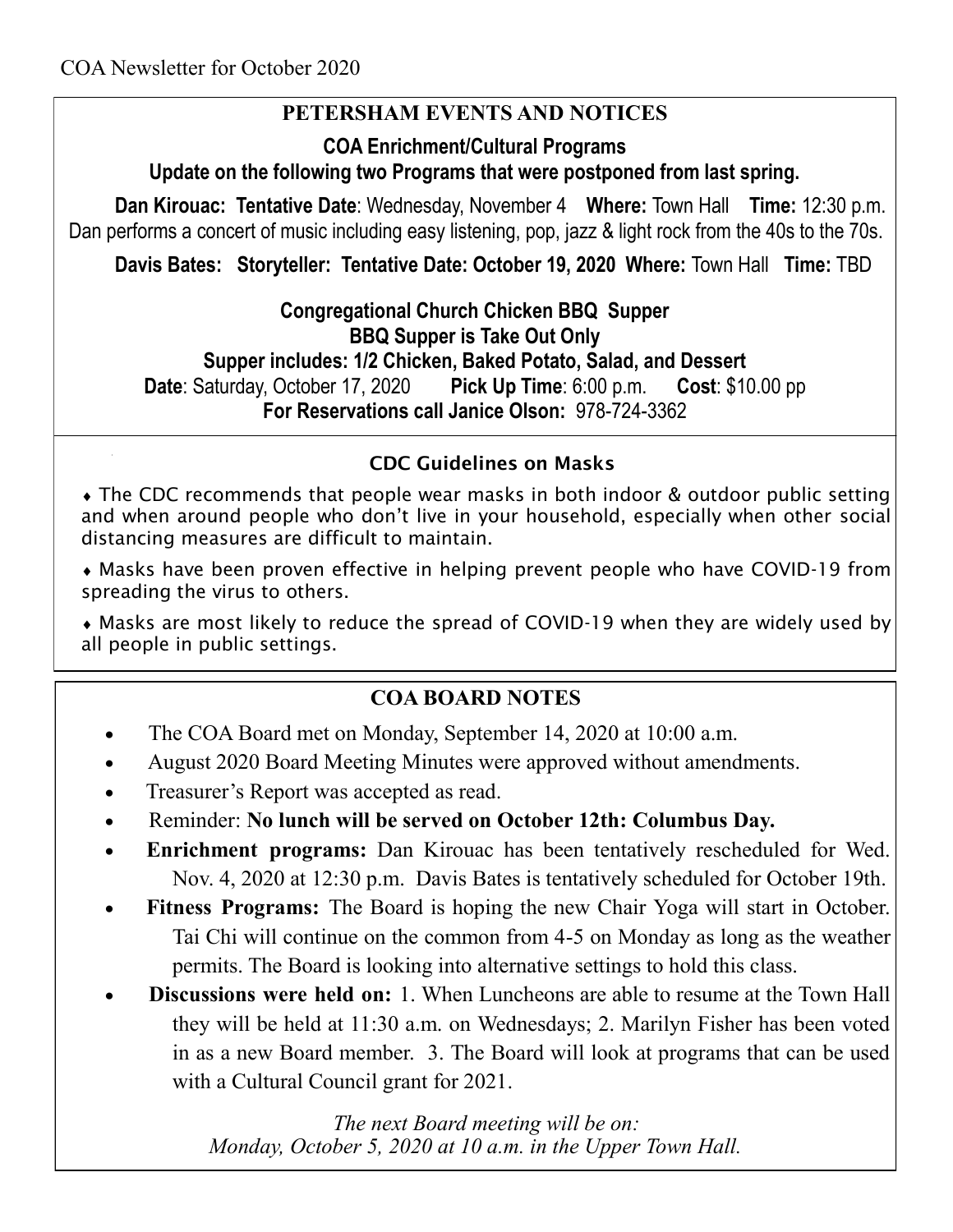## **LifePath's Healthy Living Fall 2020 Workshops: FREE Remote Workshops you can access from your computer or phone.**

**My Life, My Health: Living Well with Long-Term Health Conditions**: Provides information and practical skills that build self-confidence and help participants assume an active role in managing one or more long-term health conditions. Topics include healthy eating, relaxation techniques, communicating with health professionals and loved ones, goal-setting, problem solving, and more.

#### **Live Video Conferencing Workshop: Six Wednesdays, 2:00-4:30 p.m., Oct. 14-Nov. 18: or: Toolkit Telephone Workshop: Six Tuesdays, 1:00-2:00 p.m., Oct. 13-Nov. 17**

**Chronic Pain Self-Management**: Provides information and practical skills that build self-confidence and help participants assume an active role in managing problems specific to chronic pain, including fatigue, frustration, and poor sleep. Topics include appropriate exercise for improving strength, flexibility, and endurance; pain management techniques; goal-setting; and problem solving. **Toolkit Telephone Workshop: Six Thursdays, 1:00-2:00 p.m., Oct. 15-Nov. 19** 

**A Matter of Balance–Managing Concerns About Falls:** Teaches practical coping strategies to reduce the fear of falling and explores environmental risk factors and exercises that increase strength and balance.

**Live Video Conferencing Workshop: Eight Sessions, Tuesdays and Thursdays, 2:00- 4:00 p.m., Sept. 29-Oct. 22** 

## **Explanation of Live Video Conference or Toolkit Telephone Workshops**

#### **Live Video Conferencing Workshops**

- Books, CDs, and handouts mailed to your home
- 8-12 participants able to hear and see each other
- 2 Workshop Leaders
- Charts, brainstorms, and paired discussions like in-person workshops

#### **Toolkit Telephone Workshops**

- Posters and exercise CD, mailed in a "toolkit" to your home
- Weekly check in calls with 3-4 others to learn about health strategies, practice new skills, and talk about weekly goals

#### **To register: Call Healthy Living Program Manager Andi Waisman at 413-773-5555 x2297 or 978-544-2259 x2297, or email: awaisman@LifePathMA.org.**

#### **ONE–LINERS**

- When I was a boy, I had a disease that required me to eat dirt three times a day in order to survive... It's a good thing my older brother told me about it.
- I grew a beard thinking it would say "Distinguished Gentleman." Instead, turns out it says, "Senior Discount, Please!"
- Retirement is the time in your life when time is no longer money.
- I think I would like a job cleaning mirrors; it's just something I could really see myself doing.

# **COA Sponsored FALL YOGA, and T'AI CHI CLASSES**

**T'ai Chi classes with Valerie & Nick Wisnewski are currently being held on the common: 4 to 5 p.m. on Mondays. Yoga Classes with Loren Magruder will be 2 days a week; days yet to be determined.** 

**There will be a new Chair Yoga program on Wednesday at 10 to 11:15 a.m. Free for 20 sessions. Participants are asked to email or call if you are interested in attending**. **We will try to arrange transportation if you have a need for that. Email is [PshamCOA@gmail.com](mailto:PshamCOA@gmail.com) or phone Kay Berry at 978-724-6610.**

**Anyone is welcome to attend classes, regardless of age. Kay Berry is the coordinator. If you have previously attended any of these classes you will be notified when they are about to resume or changes in venues are made. If you have questions, call 978-724-6610 or email: PshamCOA@gmail.com**

> Fitness, Yoga, and T'ai Chi classes are sponsored by the Petersham Council on Aging and are underwritten by the Executive Office of Elder Affairs.